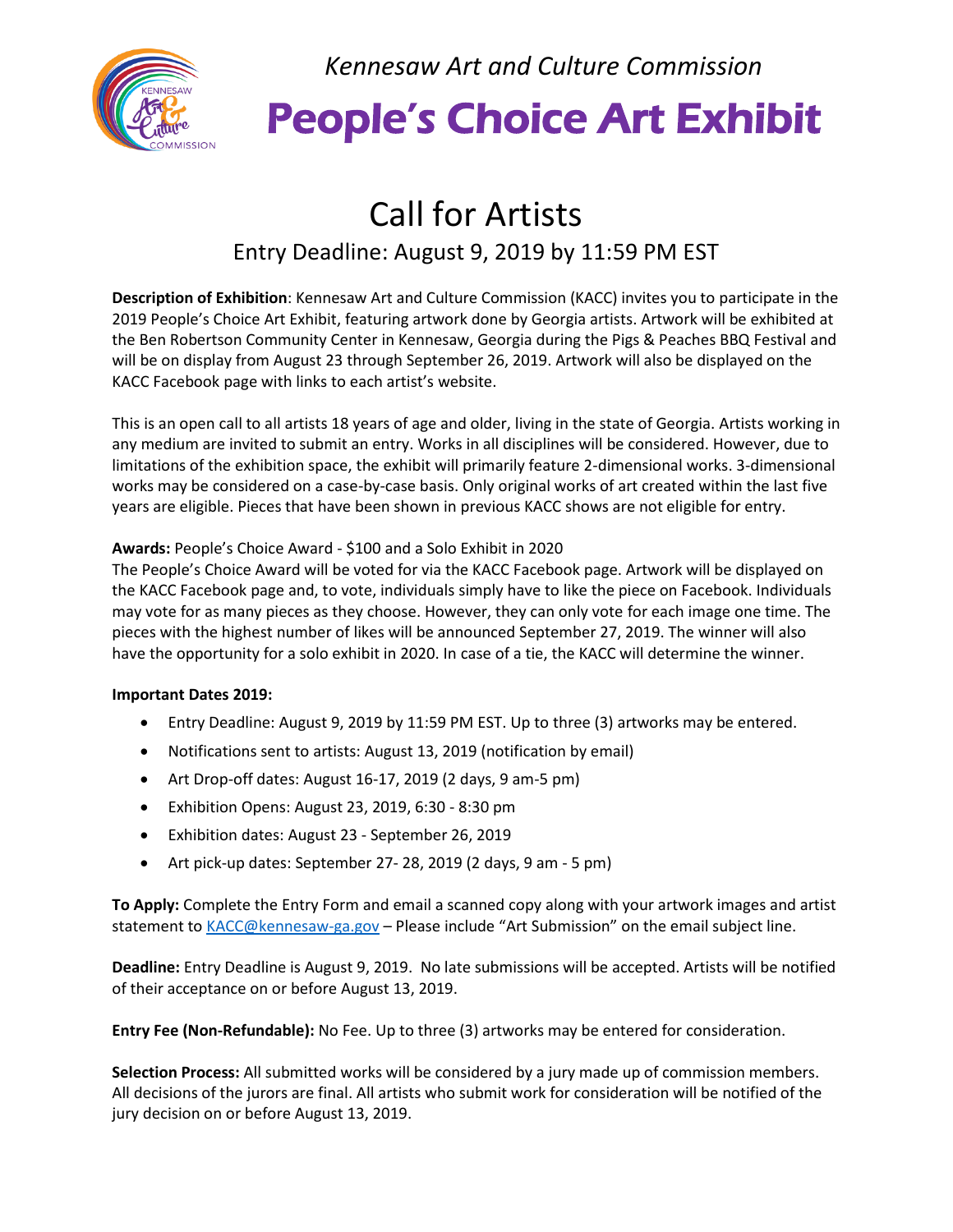

*Kennesaw Art and Culture Commission*

## People's Choice Art Exhibit

## Artist Entry Form

Entry Deadline: August 9, 2019 by 11:59 PM EST

| Artist Statement (can be also be submitted as a separate document) ________________________________ |  |
|-----------------------------------------------------------------------------------------------------|--|
|                                                                                                     |  |
| Up to three (3) artworks may be entered for consideration.                                          |  |
|                                                                                                     |  |
|                                                                                                     |  |
|                                                                                                     |  |
|                                                                                                     |  |
|                                                                                                     |  |
|                                                                                                     |  |
| Label Your Images: ArtistFirstInitialLastName.Title.jpg Example: TSmith.BirdOnWing.jpg              |  |

**Submission Instructions:** Complete the Entry Form and email a scanned copy along with your artwork images to [KACC@kennesaw-ga.gov](mailto:KACC@kennesaw-ga.gov) – Please include "Art Submission" on the subject line of the email.

Questions? Please contact Kim R Meacham at 770.354.6963 or email [KACC@kennesaw-ga.gov](mailto:KACC@kennesaw-ga.gov)